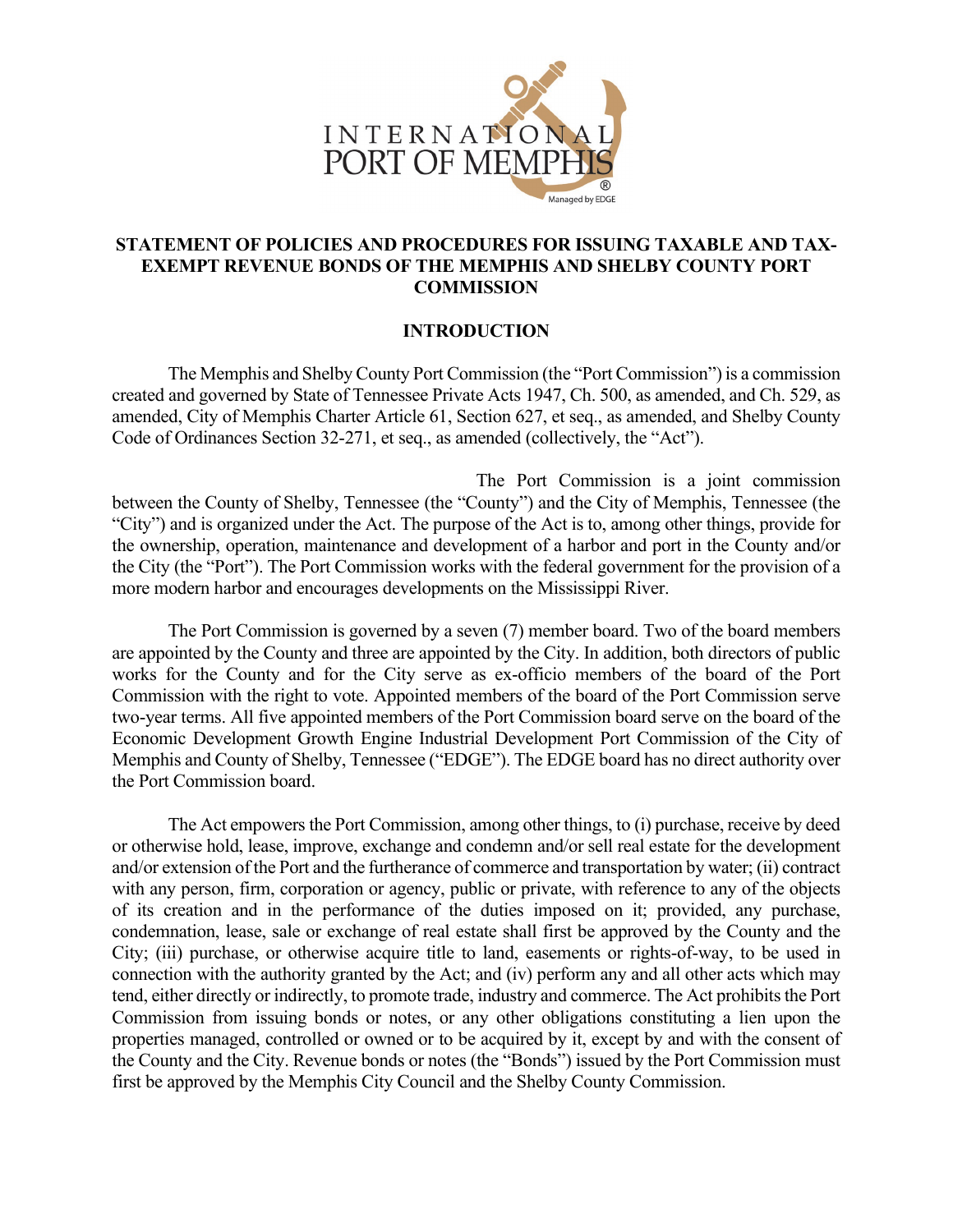Neither the City, the County, the State, nor any political subdivision thereof shall be liable in any event for the payment of the principal of, or premium or interest on the Bonds or for the performance of any pledge, mortgage, obligation or agreement of any kind whatsoever undertaken by the Port Commission and none of the Bonds nor any of the Port Commission's agreements or obligations shall be construed to constitute an indebtedness of the County, the State, or any political subdivision thereof within the meaning of any constitutional or statutory provisions whatsoever. The Port Commission has no taxing power.

The Port Commission is composed of nine voting members and two non-voting members representing the Memphis City Council and the Shelby County Commission. Members of the Port Commission serve staggered six-year terms.

The Port Commission's Charter authorizes it to exercise all the powers and authority of an Industrial Development Corporation as set forth in the Act and the Port Commission intends that the scope of its authorized activities be as broad as is permitted under the laws of the State of Tennessee.

THE PORT COMMISSION DOES NOT MAKE ANY RECOMMENDATIONS WITH REGARD TO THE PURCHASE OF BONDS OR NOTES, NOR SHOULD ITS APPROVAL OF A FINANCING BE CONSTRUED AS A REPRESENTATION OF ANY SORT WITH REGARD TO THE FINANCIAL CONDITION OR SUITABILITY OF ANY PROJECT OR ISSUANCE. ALL BOND OR NOTE PURCHASERS ARE EXPECTED TO MAKE AN INDEPENDENT INVESTIGATION OF THE BONDS OR NOTES OF THE PORT COMMISSION AND THEIR SECURITY.

#### **ARTICLE I DEFINITIONS**

**1.1. Definitions**. As used herein, the following words and phrases shall have the following meaning:

"**Application**" means the application, on a form provided by the Port Commission staff, to the Port Commission for issuance of Bonds by the Port Commission.

"**Bonds**" means bonds or notes issued pursuant to a bond indenture.

"**Inducement Agreement**" means the initial written understanding between the Port Commission and the Applicant with respect to a Project, in the form approved by the Port Commission staff.

"**Project**" shall only mean the land and facilities located at the Port which are financed by the Port Commission for the purposes of carrying out any of the Port Commission's purposes.

"**Trustee**" means the Trustee appointed under the bond indenture, any co-trustee or any successor thereto.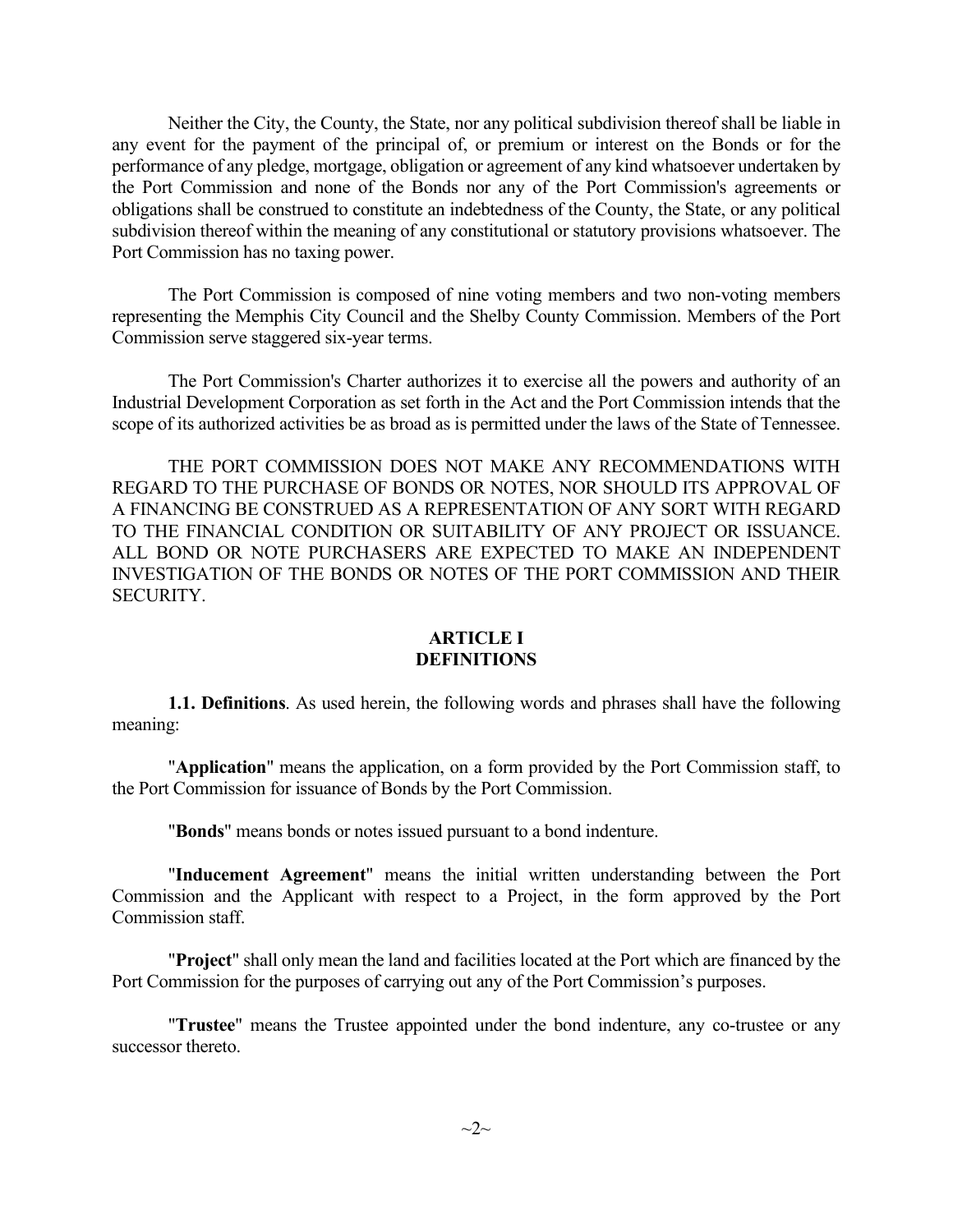### **ARTICLE II PROCEDURES**

**2.1 Meetings**. Regular meetings of the Port Commission are held on the third Wednesday of each month at 2:30 p.m. or such other day and time set by the Port Commission at a location set forth in the notice of each meeting. All meetings of the Port Commission will be public meetings as required by law. Regular meetings may be waived or held on a different date, time, or location at the discretion of the Chairman of the Port Commission and notice thereof to the public. Bond counsel will be responsible for the preparation and publication of TEFRA Notices with the assistance of Port Commission Counsel.

**2.2 Application**. No later than ten (10) days prior to the meeting at which the Application will be considered, unless a shorter period is approved by the Port Commission staff, the entity submitting the Application (the "Applicant") should file a hard copy and an electronic version of the Application with the Port Commission staff along with an application fee of \$2,000.00 made payable to the Port Commission. This fee is not refundable, but will be credited against the final closing fee.

**2.3 Inducement**. The Applicant must attend the Port Commission meeting to explain the nature and purpose of the proposed Project and to answer questions from the Port Commission. If a Project is approved, the Port Commission will take official action in the form of an Inducement Agreement with the Applicant, in which the Port Commission agrees to issue its Bonds to finance the proposed Project, subject to drafting of documentation in form satisfactory to the Port Commission, the receipt of further information by the Port Commission, the approval of the Bond issuance by the Memphis City Council and the Shelby County Commission and other contingencies. The Applicant shall submit a final bond resolution for approval by the Port Commission, or seek a six-month extension of the term of the underlying Inducement Agreement, on or before the Port Commission meeting held six months following the month in which the Inducement Agreement was approved, or at the next ensuing meeting of the Port Commission if no meeting is held in such month. A fee of \$500.00 shall be paid to the Port Commission for each extension.

**2.4 City and County Approval**. The Applicant shall be responsible for obtaining the approval of the issuance of the Bonds prior to consideration of a Final Bond Resolution by the Port Commission.

**2.5 Final Bond Resolution**. No later than ten (10) days prior to the meeting at which the Final Bond Resolution will be considered, the Applicant should file copies of the preliminary official statement or offering memorandum, Certificate of Interim Compliance with Business Opportunity Goals in the form of Exhibit D, and a copy of the resolution with the Port Commission staff. Passage of a final bond resolution will occur after documentation has been prepared by Bond Counsel. Applicants shall close the bond transaction, prior to, or seek a three-month extension of the final bond resolution for good cause shown, at the Port Commission meeting held three months following the month in which the final bond resolution was approved, or at the next ensuing meeting of the Port Commission if no meeting is held in such month. A fee of \$500.00 shall be paid to the Port Commission for each extension.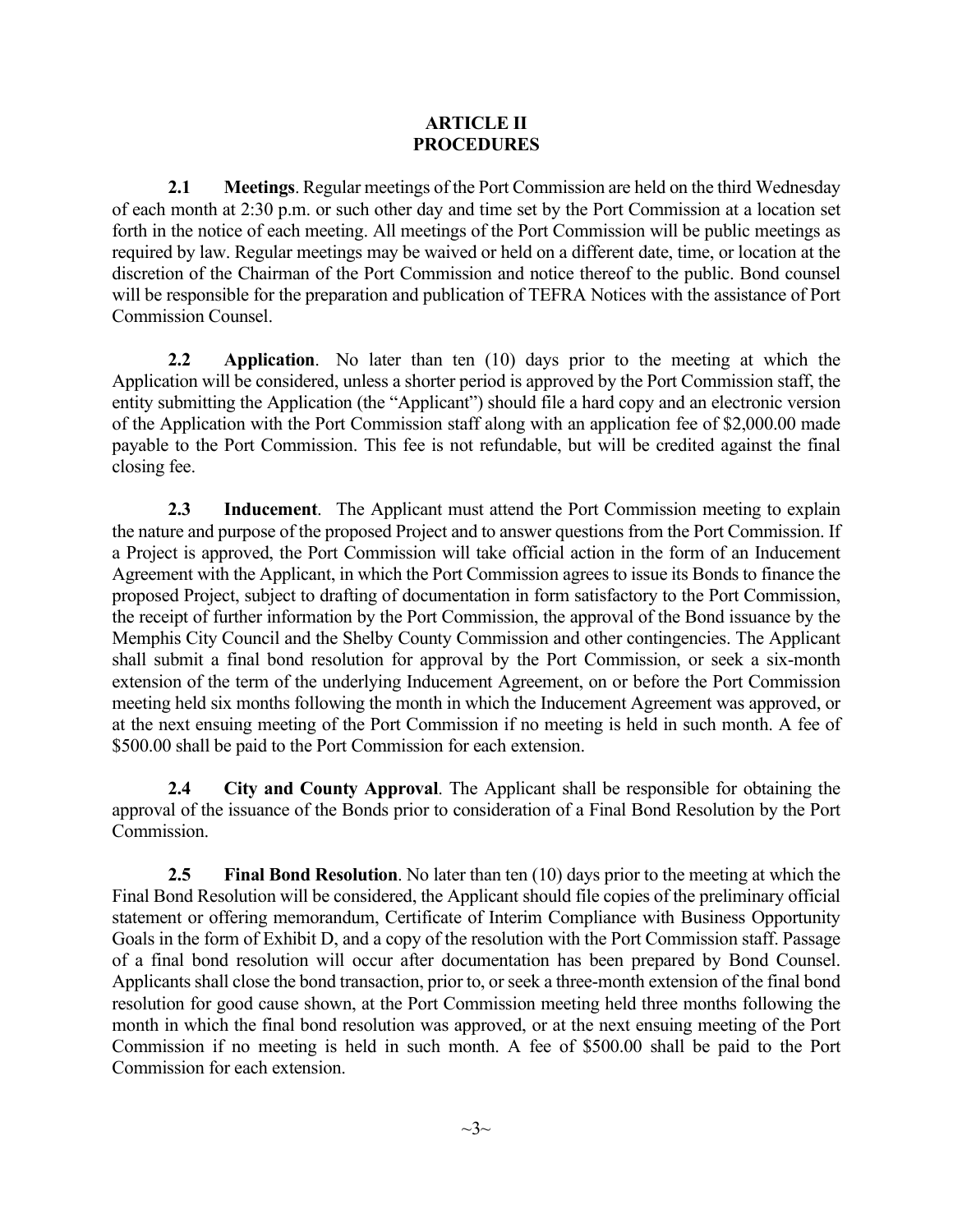**2.5 Extensions**. A new Application need not be submitted for an extension unless there have been material changes in the information presented in the original Application. Any Applicant requesting approval of an extension of time will be required to present to the Port Commission a complete Project update. No extension shall be granted unless the Applicant gives written certification that there have been no adverse material changes in all financial statements theretofore submitted to the Port Commission. Extension fees will be credited toward the final closing fee.

#### **ARTICLE III REQUIREMENTS**

**3.1 The Public Interest**. No financing will be approved unless the Port Commission has first determined that it is in the public interest as required by law.

**3.2 Ratings and Credit Enhancement**. Bonds issued by the Port Commission shall be so collateralized as to bear an investment grade rating from a nationally recognized rating agency; or, if not so rated, should be secured by credit enhancement or collateral of a type and nature satisfactory to the Port Commission; or contain provisions on the face of the Bonds and in the bond documents restricting initial and subsequent transfers to "accredited investors" or "qualified institutional buyers" as such terms are defined in 17 CFR §230.501(a) and 17 CFR §230.144A and require accredited investors who are natural persons to purchase the Bonds in minimum denominations of \$25,000.00.

**3.3 Minority and Women Business Participation.** The use of local professionals in the issuance of the Bonds and the operation of the Projects and the use of local labor, suppliers, contractors and businesses in the acquisition, construction, rehabilitation, and operation of the Projects is strongly encouraged.

The Applicant must spend with City and County-certified Minority/Women Business Enterprises (MWBE) an amount equal to at least 25% of the hard construction costs and site work associated with the Project. Examples include contracting with MWBEs to provide supplies, professional services in the issuance of the Bonds and the construction, rehabilitation, and operation of the Project ("MWBE Commitment"). The MWBE Commitment shall not be required for the refinancing of existing bonds when there is no new development or construction.

Applicants must fulfill their MWBE Commitment within three (3) years (or as authorized by the Board) of the bond closing or the termination of the bond issue, whichever occurs first. Applicant shall file a final certificate, in the form approved by the Bond staff, with the board regarding its compliance will Applicant's MWBE Commitment during the construction phase of the Project.

Additionally, Applicant shall file an annual report by March 1 of each year the Bonds are outstanding for the prior calendar year that shows spending with City/County-certified MWBEs. The annual report will also show the number of jobs, average wages, and capital improvement associated with the Project during the prior calendar year. Board staff will provide the format for these reports.

Upon (i) failure of the Applicant to achieve its MWBE Commitment, (ii) Applicant's receipt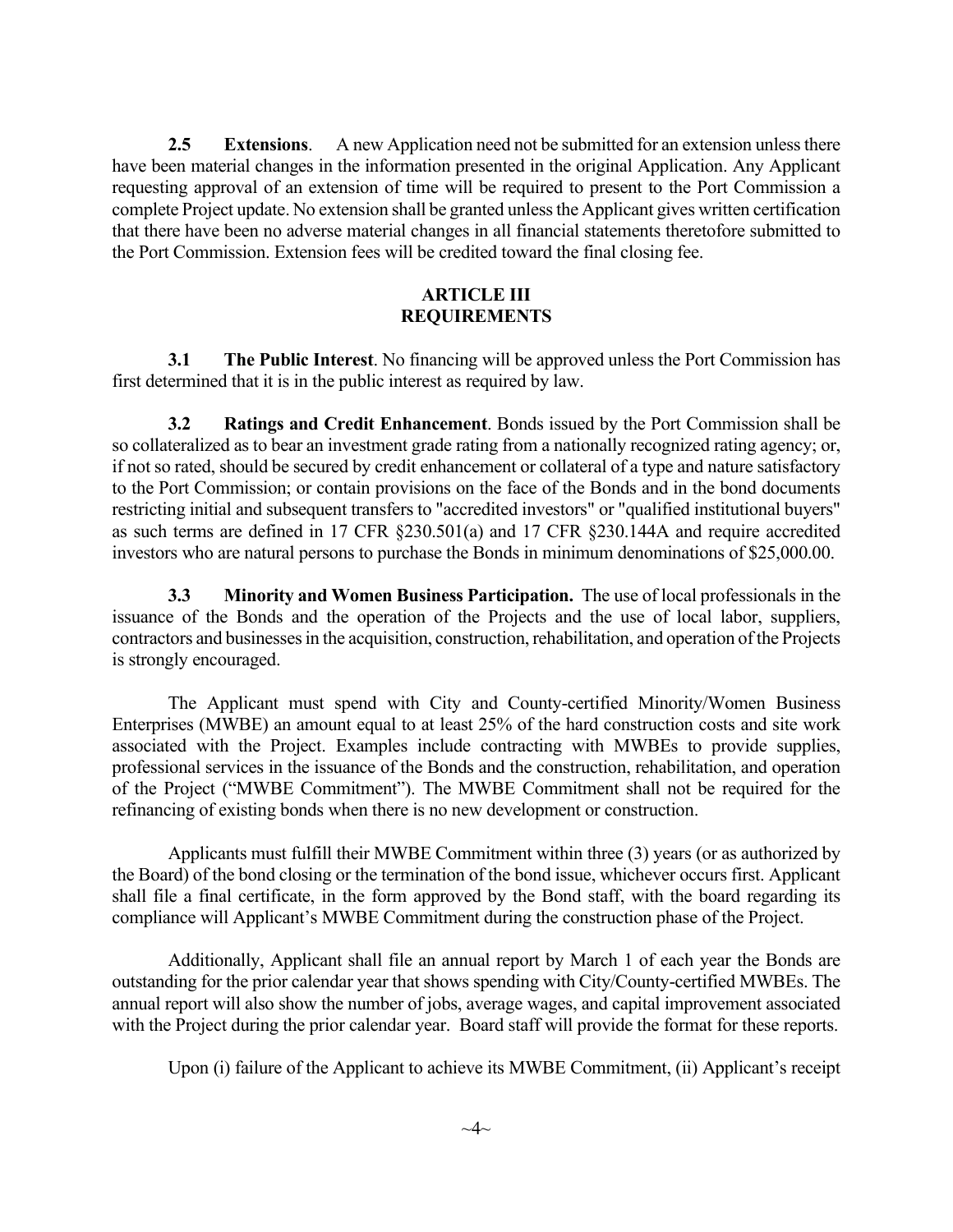of written notice from EDGE specifying such failure and requesting that it be remedied, (iii) the failure of the Applicant to meet the MWBE Commitment within twelve (12) months of receipt of the EDGE written notice or (iv) the failure of the Applicant to work-out an amended MWBE Commitment acceptable to EDGE wherein the MWBE shortfall is made-up over an agreed-upon period of time, (v) Applicant shall pay to EDGE the difference between the amount that should have been expended with certified MWBEs during such period based on the Applicant's MWBE Commitment, less the amount actually spent by the Project with City/County certified MWBEs. The amount shall be remitted to EDGE within thirty (30) days of receipt of written demand from EDGE. The Applicant shall pay interest at the highest legal rate for any amount outstanding after the expiration of the initial thirty (30) day notice period.

In the event EDGE should employ attorneys or incur other expenses for the enforcement of performance or observance of any obligation or agreement on the part of the Applicant or its subsidiaries or affiliates herein, then the Applicant agrees that it will on demand therefor pay to EDGE, the reasonable fee of such attorneys and such other reasonable expenses incurred by EDGE.

# **3.4 Governmental Approvals**.

A. The Port Commission will not approve any Project that has not been appropriately zoned by, or received all required variances, from the governing body having jurisdiction over the land on which the facilities are to be constructed. Additionally, should changes in design necessitate zoning variances after execution of an Inducement Agreement, the Port Commission reserves the right to withdraw its Inducement Agreement and to refuse to finance such Projects until and unless the appropriate variances are obtained and substantiated by certificate provided to the Port Commission.

B. The Applicant is responsible for obtaining any required reservation of private activity bond authority from the Tennessee Department of Economic and Community Development.

**3.5 Securities Laws**. Adequate provision, in the form of an indemnity or otherwise, shall be made to assure the Port Commission that full disclosure is made with regard to each financing and that all securities laws have been complied with. Adequate provisions shall be made for continuing disclosure by the Applicant.

**3.6 Trustee**. All Bond issues must utilize a financial institution or trust company to act as Trustee, unless such Bond issue is acquired in full by a financial institution or trust company for its own account. The Port Commission encourages the use of qualified local institutions. At the time of appointment, each Trustee (or in the case of a Trustee included in a bank holding company, the parent bank holding company) should have a combined capital stock, surplus, and undivided profits of at least \$100,000,000.00.

**3.7 Conflicts**. To avoid conflicts of interest, no financing will be approved if,

A. Port Commission Counsel or Bond Counsel has a professional legal relationship or direct or indirect ownership in the Applicant or any sponsor of the financing other than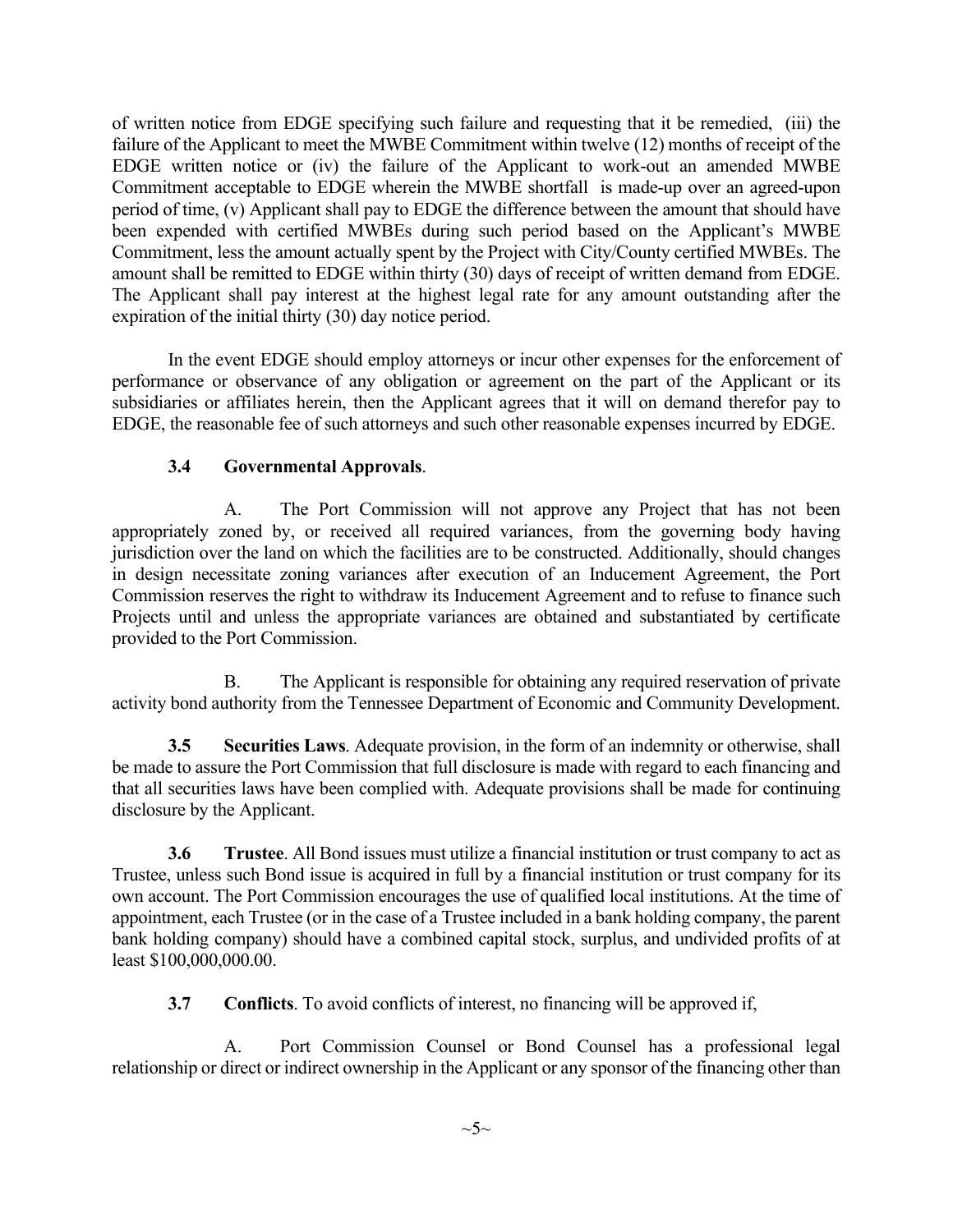incidental representation, but the Port Commission may waive this condition in appropriate circumstances. In the event of a conflict involving Port Commission Counsel, special counsel shall be retained by the Port Commission to represent it in connection with the particular Project being considered; or

B. Any current Port Commission member receives a benefit in violation of the Port Commission's conflict rules contained in the Port Commission's bylaws.

### **3.8 Bond Fees, Port Commission Counsel Fees, and Expenses**.

A. The Port Commission shall receive a \$2,000.00 filing fee which shall be credited against the Closing Fee.

B. The Port Commission shall receive a closing fee equal to 50 basis points (1/2 of 1% or 0.005) of the first one million dollars of the bonds (.005 x  $1<sup>st</sup>$  \$1 million) plus 15 basis points  $(15/100<sup>th</sup>$  of 1% or 0.0015 for the issued bonds in excess of one million dollars  $(0.0015 \text{ x}$  amount in excess of \$1 million) ("Closing Fee").

C. The Applicant is responsible for payment at closing of Port Commission Counsel's legal fees and expenses as outlined below:

| <b>Amount of Bond Issue</b> | Fee                                                                       |
|-----------------------------|---------------------------------------------------------------------------|
| $$0 - $2,000,000$           | The greater of 003 of face<br>amount of Bond issue or<br>\$2,000          |
| $$2,000,001 - $4,000,000$   | \$6,000 plus .0025 of<br>face amount of Bond issue<br>over \$2,000,000    |
| $$4,000,001 - $6,000,000$   | \$11,000 plus $.002$ of<br>face amount of Bond issue<br>over \$4,000,000  |
| \$6,000,001 - \$8,000,000   | \$15,000 plus $.0015$ of<br>face amount of Bond issue<br>over \$6,000,000 |
| Over \$8,000,000            | \$18,000 plus $.001$ of<br>face amount of Bond issue<br>over \$8,000,000  |

Notwithstanding the above fee structure, in normal bond issues with no unusual complications, Port Commission Counsel's fee will not exceed fifty per centum (50%) of Bond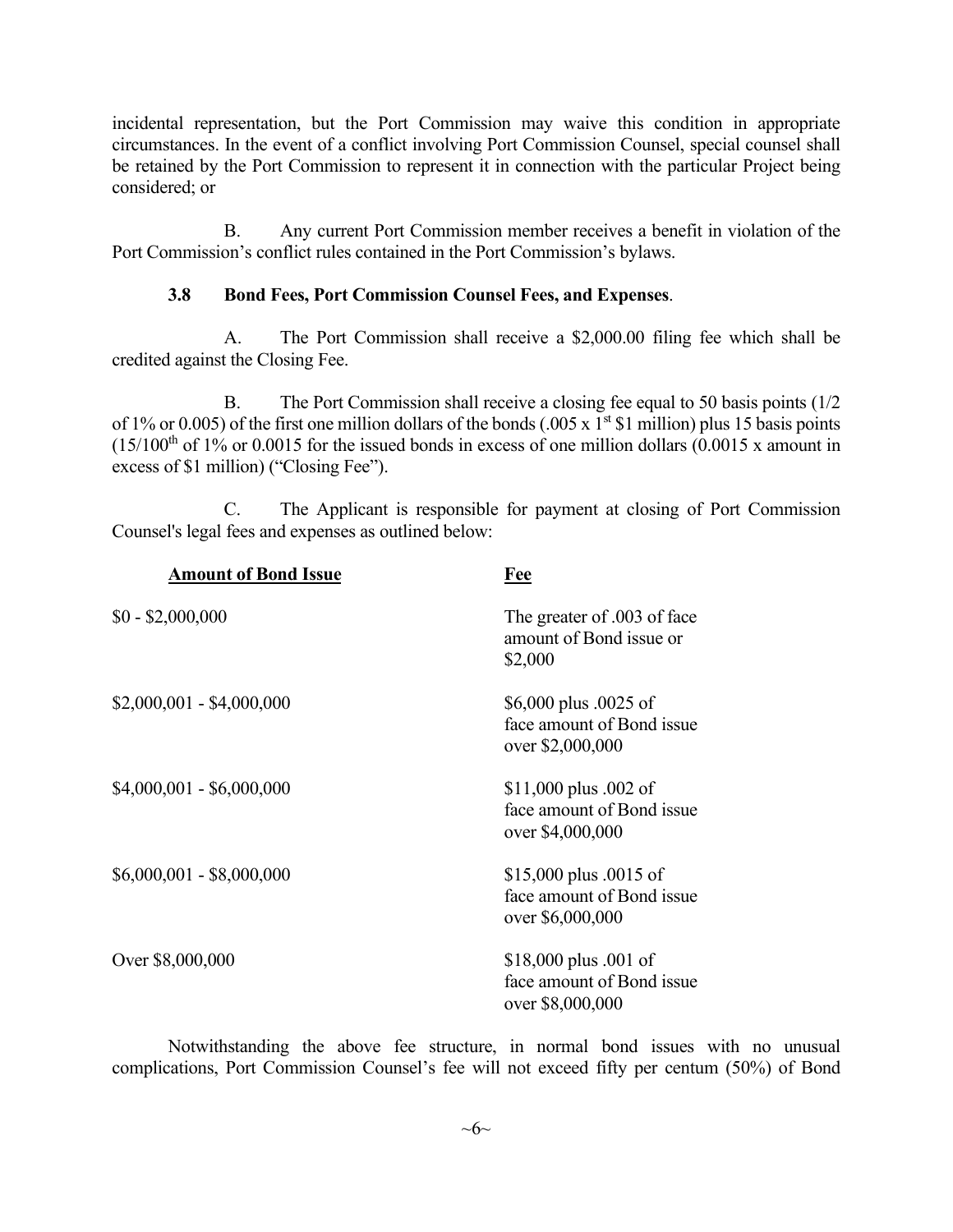Counsel's fee provided that Bond Counsel's fee has been determined by an arm's length negotiation without any volume or other discount. Port Commission counsel and the Applicant shall establish any additional and reasonable fee to be paid by the Applicant prior to Port Commission action.

D. The Port Commission shall also receive an annual administrative fee equal to 2.5 basis points (0.025% or 0.00025) of the original principal amount of the issued debt by January  $30<sup>th</sup>$  of each year after the first calendar year from the closing.

E. Normal expenses, including long distance phone calls, travel expenses, and photocopies will be billed in addition to the above. The quoted fees are for normal issues with no unexpected or unusual complications. In the event of any such complications, the fee will be adjusted accordingly. In the event the proposed Bond issue fails to close, fees will be on an hourly basis for time actually expended to date.

**3.9 Post-Issuance Tax Compliance.** The Port Commission requires every conduit borrower to certify that it has in place post-issuance tax compliance policy and procedures consistent with the standards promulgated by the Internal Revenue Service in its relevant pronouncements. The Port Commission is not responsible for monitoring or approving such policies. Every conduit borrower will complete with the aid of Bond Counsel and submit to Port Commission Counsel at the closing of the bond or note financing, the Certificate of Written Procedures for Post-Closing Ongoing Compliance in the form provided by the Port Commission staff.

# **ARTICLE IV DEBT MANAGEMENT POLICY**

**4.1 Transparency.** The Port Commission shall comply with all legal requirements for notice and for open public meetings related to debt issuance. The Port Commission will comply with all legal requirements regarding adequate public notice of all meetings of the Port Commission. In the interest of transparency, all costs (including interest, issuance, continuing, and one-time) shall be disclosed to the Port Commission members, Port Commission counsel, and other stakeholders in a timely manner. The Port Commission will make available copies of each Report on Debt Obligation (State Form No. CT-0253) to any person upon request. All documents, transcripts, applications, and materials related to any debt issuance shall be treated as public documents available for review and copying by the public upon request, except for those documents and communications protected by attorney client privilege or otherwise protected from disclosure by federal or state law.

**4.2 Professionals.** The Port Commission shall require all professionals engaged in the process of issuing debt to clearly disclose all compensation and consideration received related to services provided in the debt issuance process by both the Port Commission and the lender or other conduit issuer, if any. This includes "soft" costs or compensations in lieu of direct payments. Such disclosure shall be made in the Project Application and the Report on Debt Obligation.

**4.3 Counsel.** The Port Commission shall enter into an engagement letter agreement with each lawyer or law firm representing the Port Commission in a debt transaction. No engagement letter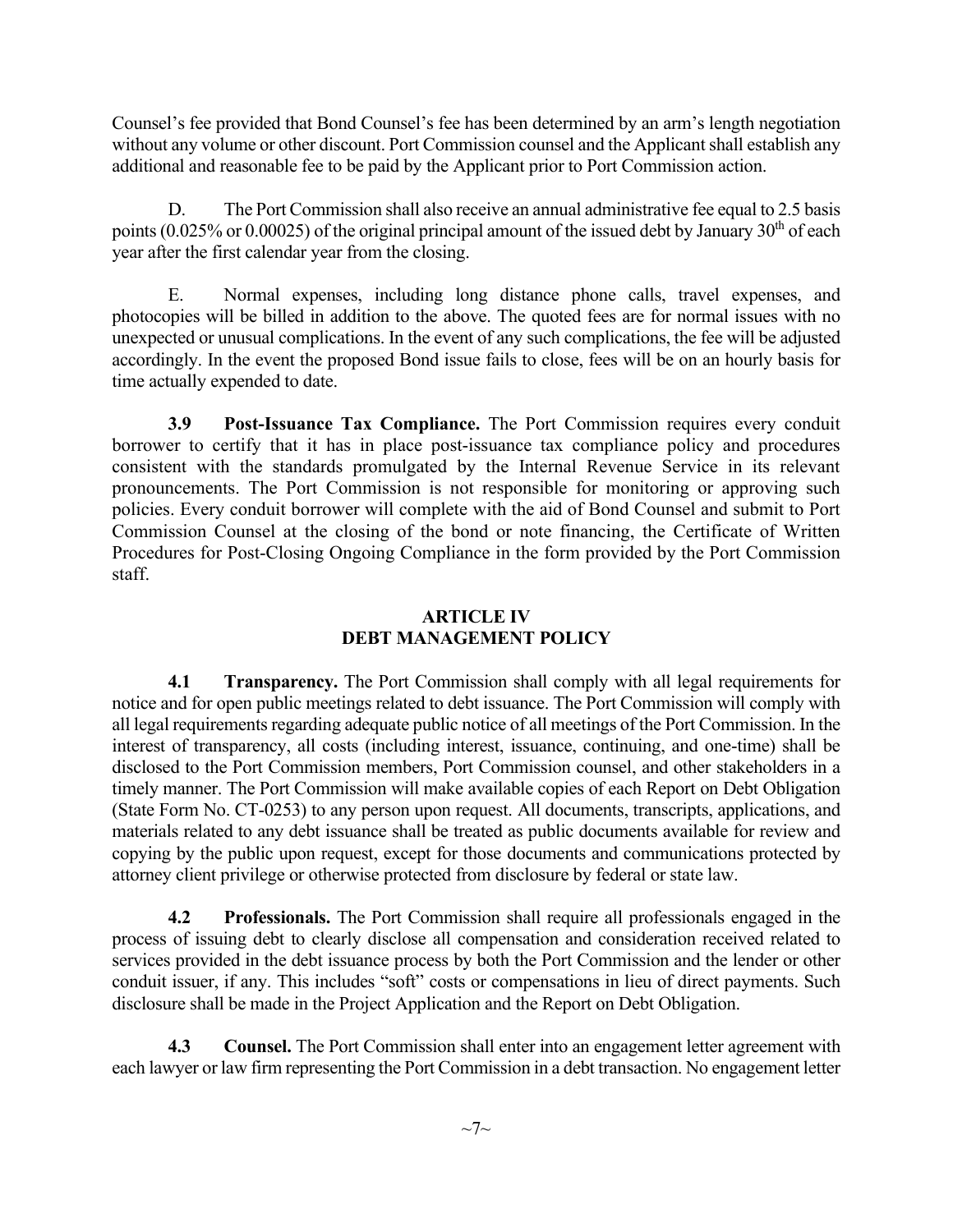is required for any lawyer who is an employee of the Port Commission or lawyer or law firm which is under a general appointment or contract to serve as counsel to the Port Commission. The Port Commission does not need an engagement letter with counsel not representing the Port Commission, such as underwriters' counsel. Bond Counsel will be nominated by the Applicant. However, Bond Counsel must be listed in the most recent edition of The Bond Buyer's Municipal Marketplace publication ("Red Book"). Bond Counsel shall either enter into an engagement letter with the Port Commission or shall state in writing that it does not represent the Port Commission. If Bond Counsel does not represent the Port Commission in a transaction, the Port Commission will enter into a fee payment letter agreement with such Bond Counsel's firm specifying the party represented in the debt transaction and that the Port Commission is not obligated with respect to the payment of such Bond Counsel's fees and expenses.

**4.4 Financial Advisor.** If the Port Commission chooses to hire financial advisors, the Port Commission shall enter into a written agreement with each person or firm serving as financial advisor for debt management and transactions. Whether in a competitive or negotiated sale, the financial advisor shall not be permitted to bid on, privately place, or underwrite an issue for which they are or have been providing advisory services for the issuance.

**4.5 Underwriter.** If there is an underwriter, the Port Commission shall require the Underwriter to clearly identify itself in writing (*e.g*., in a response to a request for proposals or in promotional materials provided to an issuer) as an underwriter and not as a financial advisor from the earliest stages of its relationship with the Port Commission with respect to that issue. The Underwriter must clarify its primary role as a purchaser of securities in an arm's-length commercial transaction and that it has financial and other interests that differ from those of the Port Commission. The Underwriter in a publicly offered negotiated sale shall be required to provide pricing information both as to interest rates and to takedown per maturity to the Port Commission or Port Commission counsel in advance of the pricing of the debt.

**4.6 Conflicts.** Professionals involved in a debt transaction hired or compensated by the Port Commission shall be required to disclose to the Port Commission existing client and business relationships between and among the professionals to a transaction (including but not limited to financial advisor, swap advisor, bond counsel, swap counsel, Trustee, paying agent, underwriter, counterparty, and remarketing agent), as well as conduit issuers, sponsoring organizations and program administrators. This disclosure shall include that information reasonably sufficient to allow the Port Commission to appreciate the significance of the relationships. Professionals who become involved in the debt transaction as a result of a bid submitted in a widely and publicly advertised competitive sale conducted using an industry standard electronic bidding platform are not subject to this disclosure. No disclosure is required that would violate any rule or regulation of professional conduct.

## **ARTICLE V AMENDMENTS**

The Port Commission may amend or modify its Statement of Policies and Procedures as it deems necessary; however, any amendment to the Port Commission's Statement of Policies and Procedures occurring after issuance of Bonds for a particular Project shall not apply to such Project